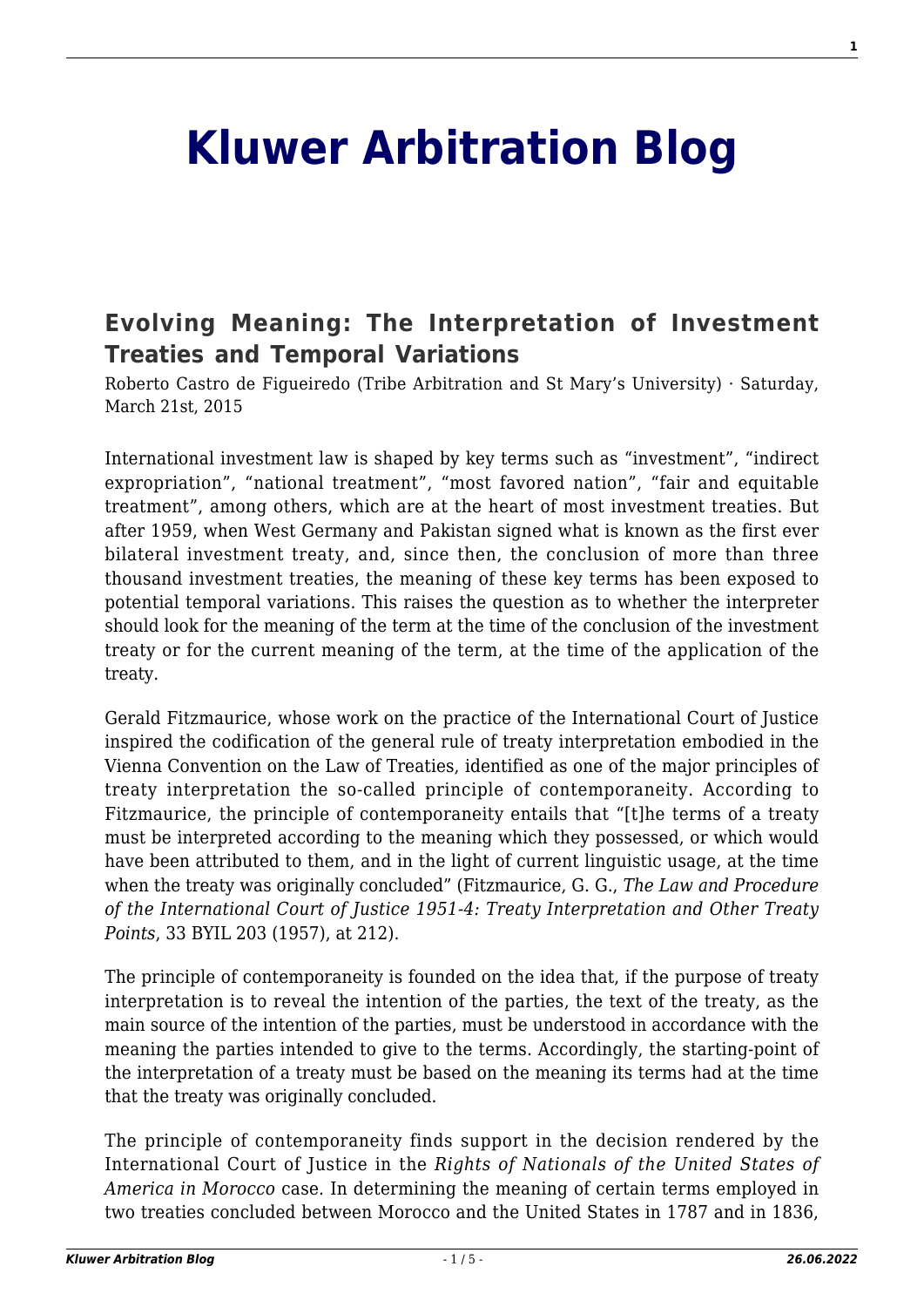the International Court of Justice observed that "in construing the provisions of Article  $20 -$  and, in particular, the expression 'shall have any dispute with each other'  $-$  it is necessary to take into account the meaning of the word 'dispute' at the time when the two treaties were concluded" (Judgment of August 27, 1952, ICJ Reports 176 (1952), at 189).

This does not mean, however, that the interpreter is prevented from taking into account temporal variations of the meaning of the terms of a treaty. The question as to whether one should interpret a term of a treaty in accordance with the meaning existing at the time of the conclusion of the treaty, or with its current meaning, is contingent upon the specific wording adopted in the treaty. Generic terms employed in treaties with continuing duration are assumed to be intended to follow temporal variations of their ordinary meaning.

In the case concerning *Legal Consequences for States of the Continued Presence of South Africa in Namibia (South West Africa) Notwithstanding Security Council Resolution 276 (1970)*, interpreting the Covenant of the League of Nations, which was concluded in 1919, the International Court of Justice observed that:

"Mindful as it is of the primary necessity of interpreting an instrument in accordance with the intentions of the parties at the time of its conclusion, the Court is bound to take into account the fact that the concepts embodied in Article 22 of the Covenant — 'the strenuous conditions of the modern world' and 'the well-being and development' of the peoples concerned — were not static, but were by definition evolutionary, as also, therefore, was the concept of the 'sacred trust'. The parties to the Covenant must consequently be deemed to have accepted them as such." (Advisory Opinion of June 21, 1971, ICJ Reports 16 (1971), at 31)

Likewise, in the *Aegean Sea Continental Shelf* case, the International Court of Justice concluded that the use of a generic term creates the presumption that such term was employed with the intention to follow temporal variations of its meaning. In this case, the International Court of Justice had to decide whether the expression "the territorial status", contained in the instrument of accession of Greece to the General Act for the Pacific Settlement of International Disputes of 1928, could be deemed to refer to the rights over the continental shelf. This question arose out of the fact that, at the time that Greece acceded to the General Act in 1931, the concept of continental shelf had not been developed in international law yet. The International Court of Justice noted, however, that:

"Once it is established that the expression 'the territorial status of Greece' was used in Greece's instrument of accession as a generic term denoting any matters comprised within the concept of territorial status under general international law, the presumption necessarily arises that its meaning was intended to follow the evolution of the law and to correspond with the meaning attached to the expression by the law in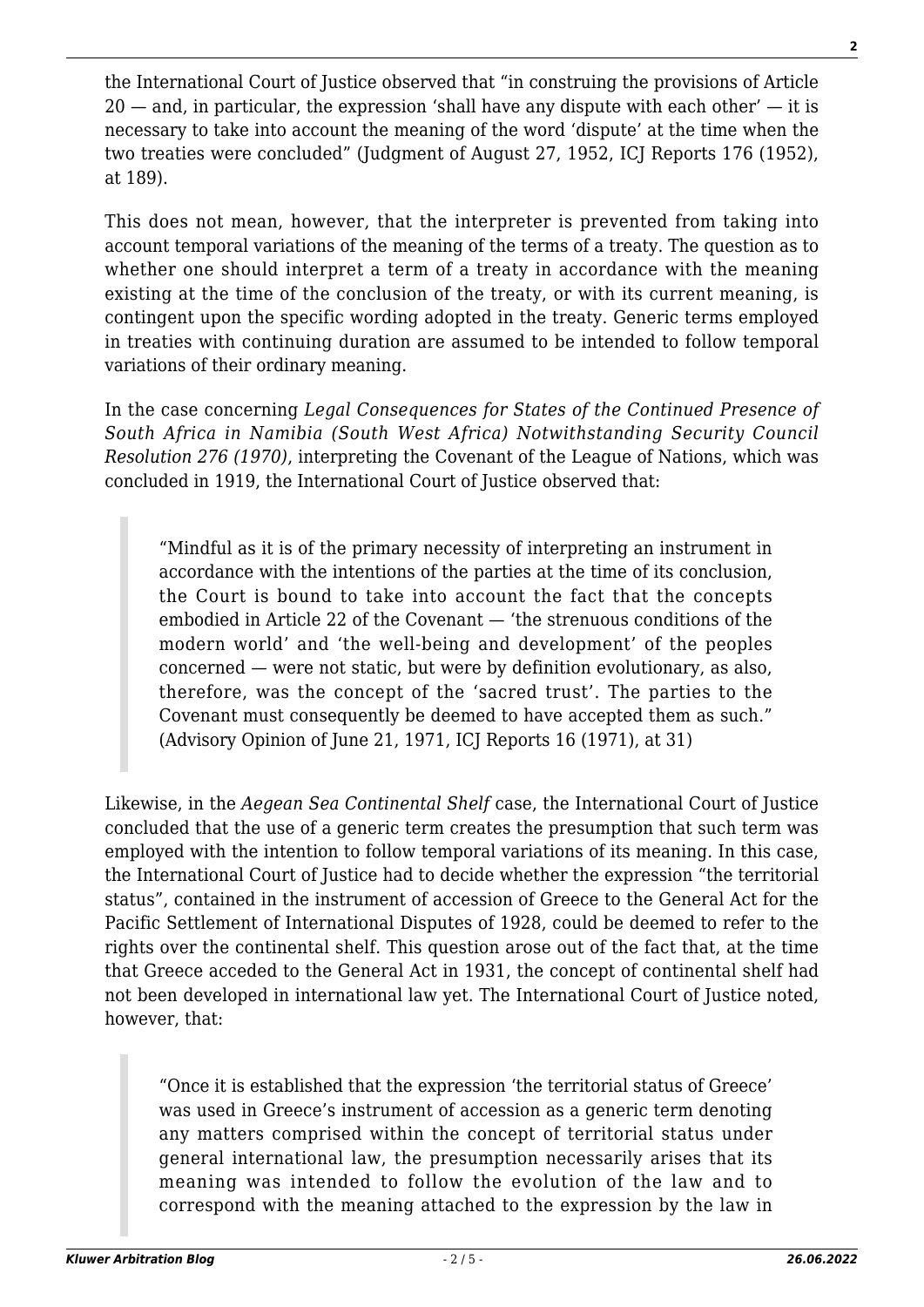force at any given time." (Judgment of December 19, 1978, ICJ Reports 3 (1978), at 32)

Similarly, in the *Kasikili/Sedudu Island* case, the International Court of Justice noted that "[i]n order to illuminate meaning of the words agreed upon in 1890, there is nothing that prevents the Court from taking into account the present-day state of scientific knowledge, as reflected in the documentary material submitted to it by the Parties" (Judgment of December 13, 1999, ICJ Reports 1045 (1999), at 1060). And in the case concerning the *Dispute Regarding Navigational and Related Rights*, the International Court of Justice interpreted a term employed in a treaty concluded in 1858 in accordance with its current meaning and not with the meaning the term had at the time that the treaty was concluded. In this case, the question before the International Court of Justice was whether the term "comercio", as employed in a treaty concluded by Costa Rica and Nicaragua in 1858, should be interpreted as referring exclusively to commerce of goods or could be deemed to include services providing the transport of persons. The International Court of Justice decided that, once "comercio" was a generic term, used in a treaty entered into for an unlimited duration, it had to be understood in the light of the meaning of the term existing at the time of the application of the treaty. According to the decision:

"It is true that the terms used in a treaty must be interpreted in light of what is determined to have been the parties' common intention, which is, by definition, contemporaneous with the treaty's conclusion. That may lead a court seised of a dispute, or the parties themselves, when they seek to determine the meaning of a treaty for purposes of good-faith compliance with it, to ascertain the meaning a term had when the treaty was drafted, since doing so can shed light on the parties' common intention. The Court has so proceeded in certain cases requiring it to interpret a term whose meaning had evolved since the conclusion of the treaty at issue, and in those cases the Court adhered to the original meaning […].

This does not however signify that, where a term's meaning is no longer the same as it was at the date of conclusion, no account should ever be taken of its meaning at the time when the treaty is to be interpreted for purposes of applying it.

On the one hand, the subsequent practice of the parties, within the meaning of Article 31 (3)(b) of the Vienna Convention, can result in a departure from the original intent on the basis of a tacit agreement between the parties. On the other hand, there are situations in which the parties' intent upon conclusion of the treaty was, or may be presumed to have been, to give the terms used — or some of them — a meaning or content capable of evolving, not one fixed once and for all, so as to make allowance for, among other things, developments in international law. In such instances it is indeed in order to respect the parties' common intention at the time the treaty was concluded, not to depart from it, that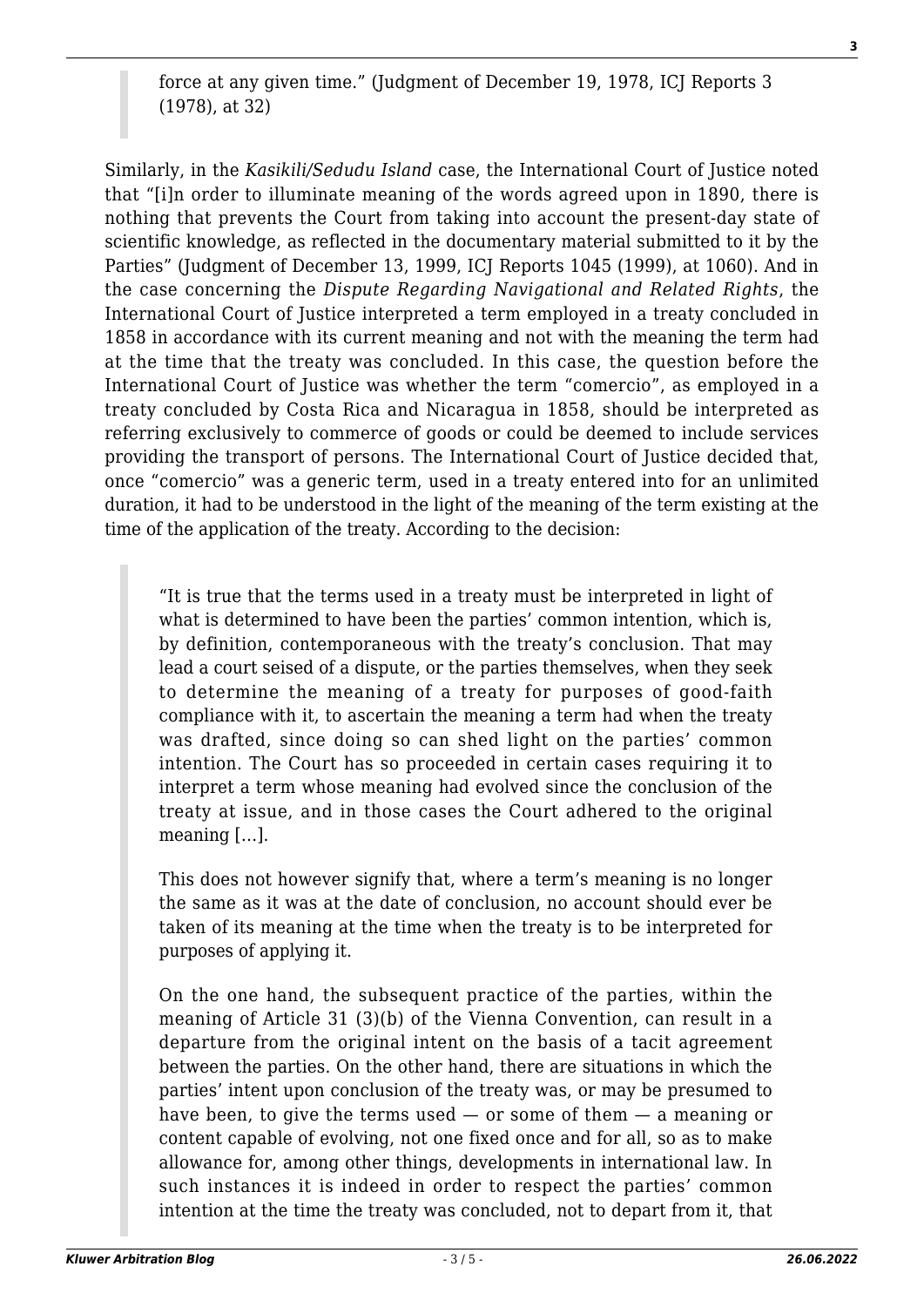account should be taken of the meaning acquired by the terms in question upon each occasion on which the treaty is to be applied." (Judgment of July 13, 2009, ICJ Reports 213 (2009), at 242)

Referring to the *Aegean Sea Continental Shelf* case, the International Court of Justice noted that the decision given in that case "is founded on the idea that, where the parties have used generic terms in a treaty, the parties necessarily having been aware that the meaning of the terms was likely to evolve over time, and where the treaty has been entered into for a very long period or is 'of continuing duration', the parties must be presumed, as a general rule, to have intended those terms to have an evolving meaning" (*Dispute Regarding Navigational and Related Rights*, at 243. See also *Pulp Mills on the River Uruguay*, Judgment of April 20, 2010, ICJ Reports 14 (2010), at 83.)

The practice of the International Court of Justice allows the conclusion that generic terms employed in investment treaties must be interpreted in accordance with their current meaning, existing at the time of the application of treaty. But whether a term is employed as a generic term will be contingent upon the wording of each investment treaty.

## **Profile Navigator and Relationship Indicator**

Offers 6,200+ data-driven arbitrator, expert witness and counsel profiles and the ability to explore relationships of 13,500+ arbitration practitioners and experts for potential conflicts of interest.

[Learn how](https://www.wolterskluwer.com/en/solutions/kluwerarbitration/practiceplus?utm_source=arbitrationblog&utm_medium=articleCTA&utm_campaign=article-banner) **[Kluwer Arbitration Practice Plus](https://www.wolterskluwer.com/en/solutions/kluwerarbitration/practiceplus?utm_source=arbitrationblog&utm_medium=articleCTA&utm_campaign=article-banner)** [can support you.](https://www.wolterskluwer.com/en/solutions/kluwerarbitration/practiceplus?utm_source=arbitrationblog&utm_medium=articleCTA&utm_campaign=article-banner)

*To make sure you do not miss out on regular updates from the Kluwer Arbitration Blog, please subscribe [here](http://arbitrationblog.kluwerarbitration.com/newsletter/). To submit a proposal for a blog post, please consult our [Editorial Guidelines.](http://arbitrationblog.kluwerarbitration.com/editorial-guidelines/)*